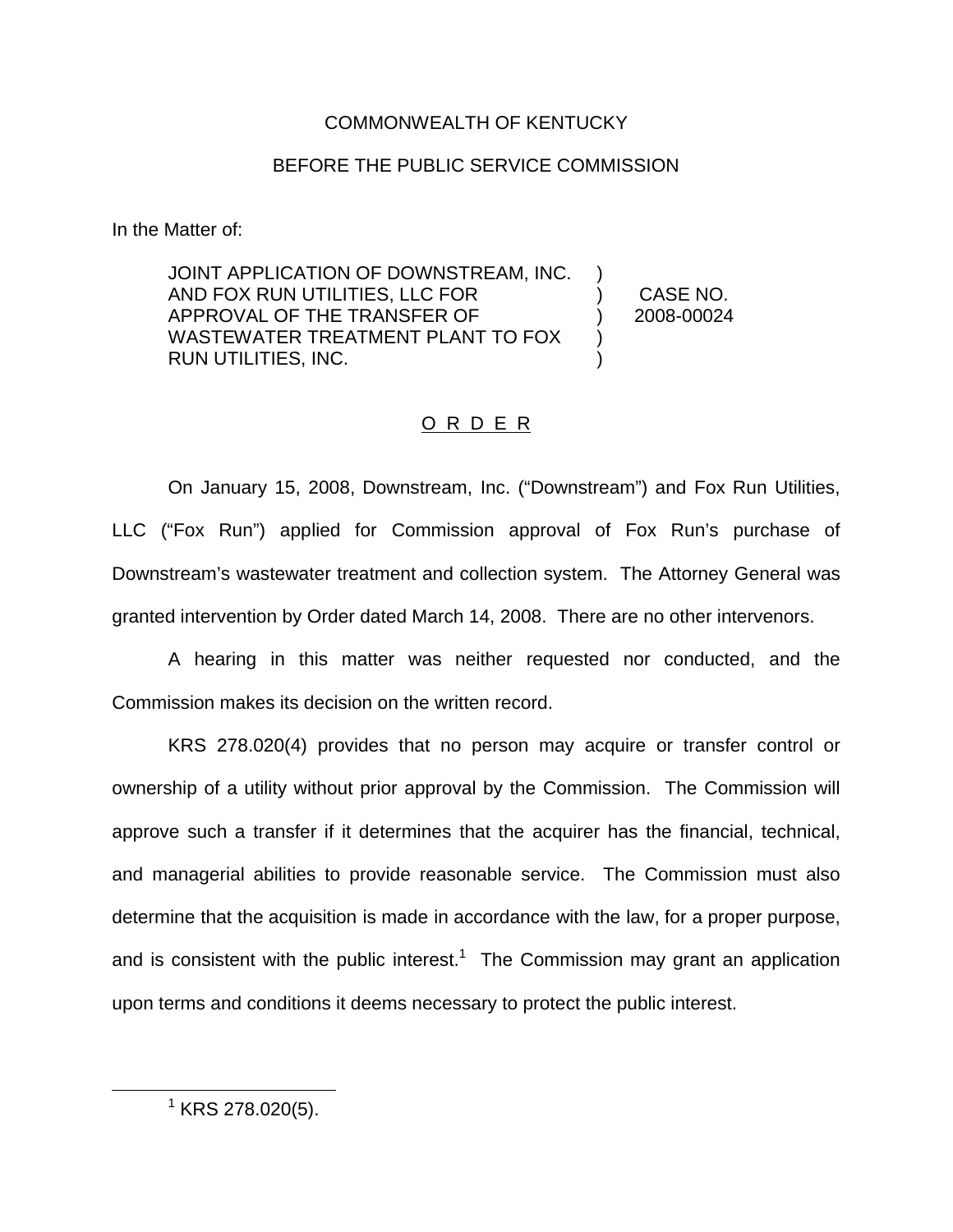In demonstration of its financial ability to operate a wastewater treatment and collection system, Fox Run has provided an irrevocable letter of credit issued by Old National Bank in the amount of \$20,000. The annual cash operating expenses of Downstream reported in its 2006 annual report are \$24,814. The letter of credit will ensure continued operation of the facilities.

Fox Run has demonstrated the technical and managerial ability to operate the system. Fox Run is operated by its two members, Martin Cogan and Lawrence Smither. Mr. Cogan has a Master's Degree in Environmental Engineering from the University of Louisville's Speed Scientific School and has participated in the operation of a number of wastewater treatment facilities over the last 20 years. Mr. Smither is a wastewater treatment plant operator licensed by the Commonwealth of Kentucky.

Currently, through entities separate from Fox Run, Mr. Cogan and Mr. Smither jointly own and operate Airview Estates Wastewater Treatment Plant and Brocklyn Subdivision Wastewater Treatment Plant. Also, Mr. Smither currently operates the Cedarbrook Wastewater Treatment Plant.

Previously, Mr. Cogan and Mr. Smither jointly owned and operated Covered Bridge Utilities Wastewater Treatment Plant and Glenview Wastewater Treatment Plant. Also, Mr. Cogan and Mr. Smither managed and operated the wastewater treatment and collection facilities of Countryside, Willow Creek, Orchard Grass, Hunter's Hollow, Bullitt Hills, Brentwood, and Farmdale.

The purchase price of the assets is \$1 with the condition that Downstream provide \$7,500 in plant improvements that include three new 2-horsepower grinder pumps and one electrical control panel. The Uniform System of Accounts requires the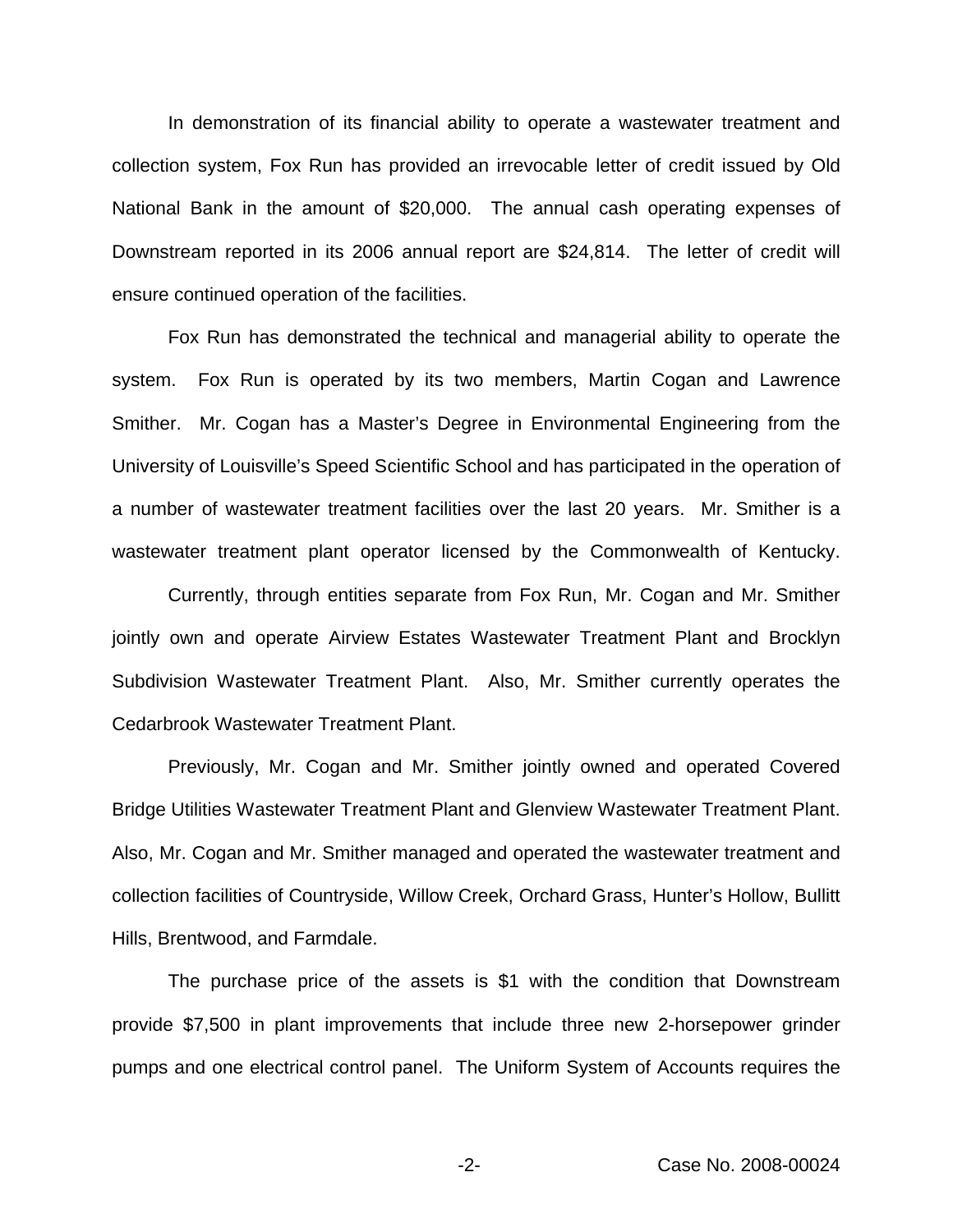recording of an acquisition adjustment for the difference between the purchase price and the assets net book value, including contributions in aid of construction, at the time of purchase.

To record the purchase of Downstream's assets, Fox Run should update the account balance information provided in Table I, attached herein as Appendix A, for activity subsequent to 2006 that is not included in Table I. The account information in Table I was obtained from the record of this case, the record from Case No. 2006- 00195,<sup>2</sup> and Downstream's 2006 annual report filed with the Commission.

The journal entry filed to record the purchase should be prepared in accordance with Utility Plant Instruction Number 4 of the Uniform System of Accounts for Sewer Utilities. Since any acquisition adjustment recorded relates to the utility plant investment, it should be amortized over the remaining life of the assets. The amortization may be recorded in Account 406, Amortization of Utility Plant Acquisition Adjustments. However, the Commission finds that the amortization of the acquisition adjustment should be approved in this proceeding for accounting purposes only, with the decision on rate-making treatment deferred to any future rate proceeding.

After carefully reviewing the record established in this proceeding, the Commission concludes that Fox Run has the financial, technical, and managerial ability to provide reasonable service to Kentucky customers and that the proposed acquisition is consistent with the public interest.

 $2$  Case No. 2006-00195, Application of Downstream, Inc. for an Adjustment of Rates Pursuant to the Alternative Rate Filing Procedure for Small Utilities.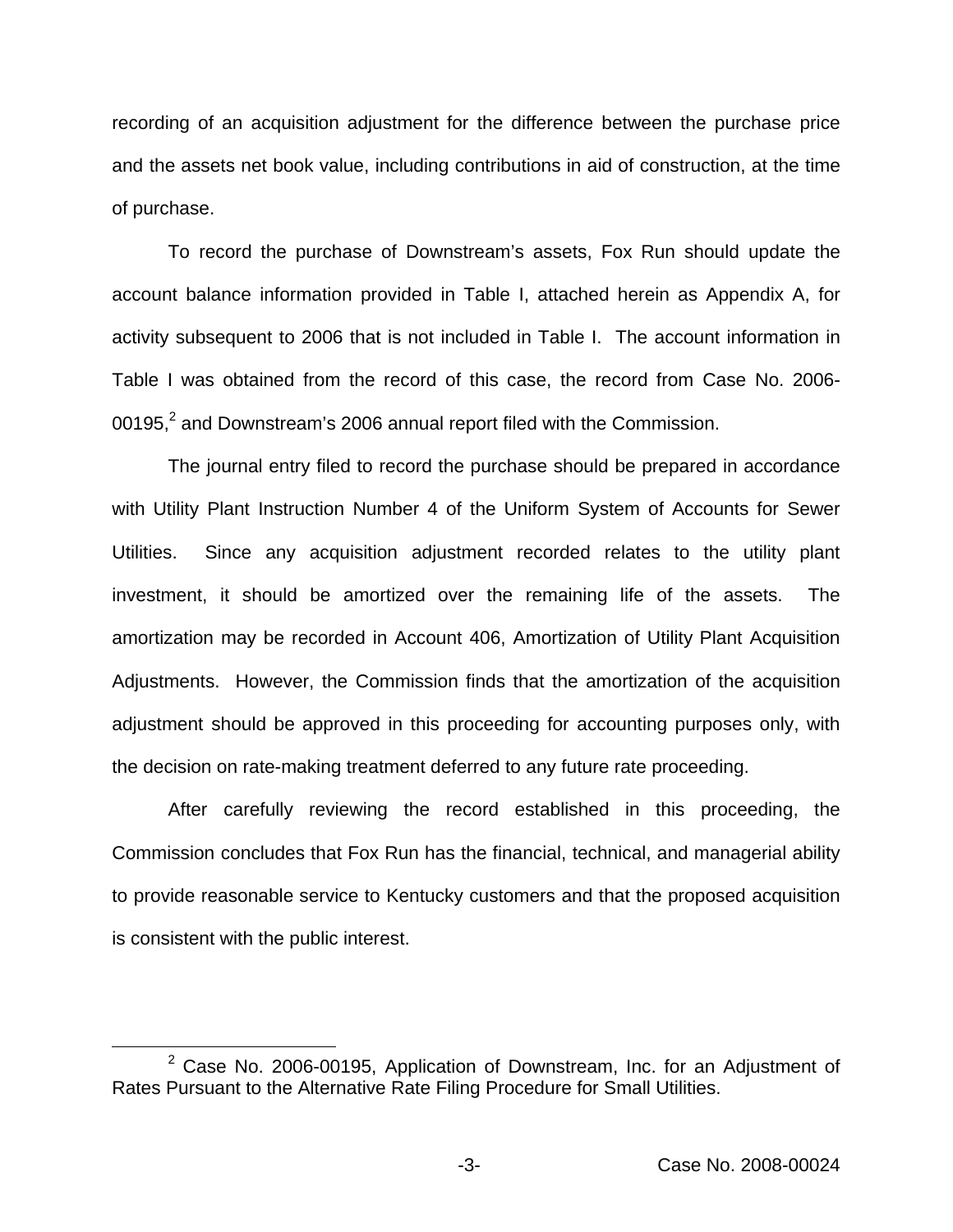The Commission, having reviewed the record and having been sufficiently advised, HEREBY ORDERS that:

1. The proposed transfer of ownership and control of the wastewater collection and treatment facilities of Downstream to Fox Run is approved.

2. Within 30 days from the date of the transfer, Fox Run shall file a copy of the journal entry recording the transfer.

3. Within 10 days of the date of the transfer, Fox Run shall file an adoption notice conforming to the requirements of Administrative Regulation 807 KAR 5:011, Section 15(6).

4. Within 10 days of the filing of its adoption notice, Fox Run shall issue and file with the Commission in its own name Downstream's tariff, or such other tariff as it proposes to put into effect in lieu thereof, in the form prescribed in Administrative Regulation 807 KAR 5:011, Sections 2 through 5, with proper identifying designation.

5. Downstream shall be responsible for submitting to the Commission a financial and statistical report, as described in Administrative Regulation 807 KAR 5:006, Section 3, for the period in calendar year 2008 that it owned and operated the transferred assets.

6. The rate-making treatment of the plant acquisition adjustment and any associated costs (i.e., amortization) shall be deferred until Fox Run's next rate proceeding.

-4- Case No. 2008-00024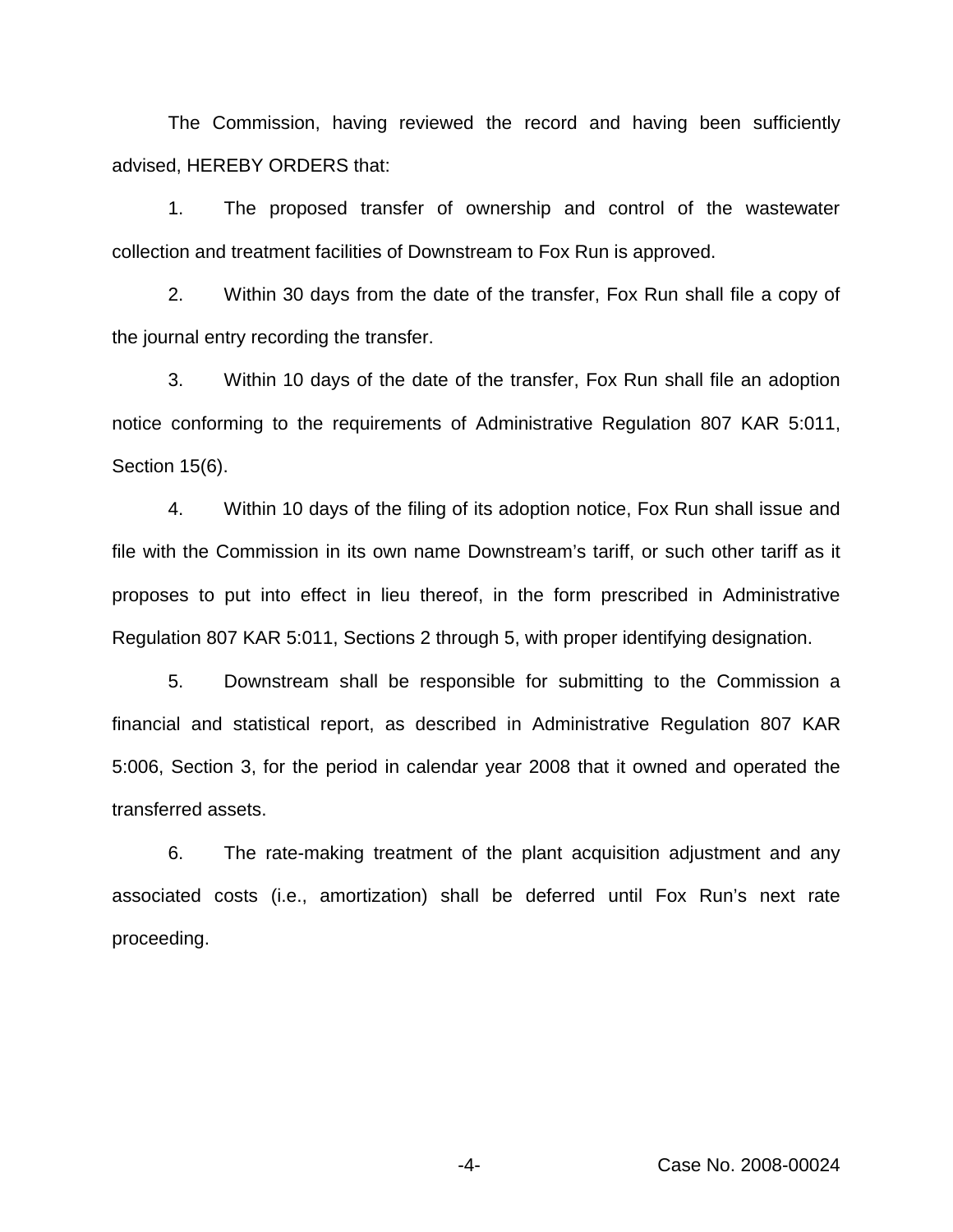Done at Frankfort, Kentucky, this 11<sup>th</sup> day of April, 2008.

By the Commission

ATTE: Ifunko Executive Director